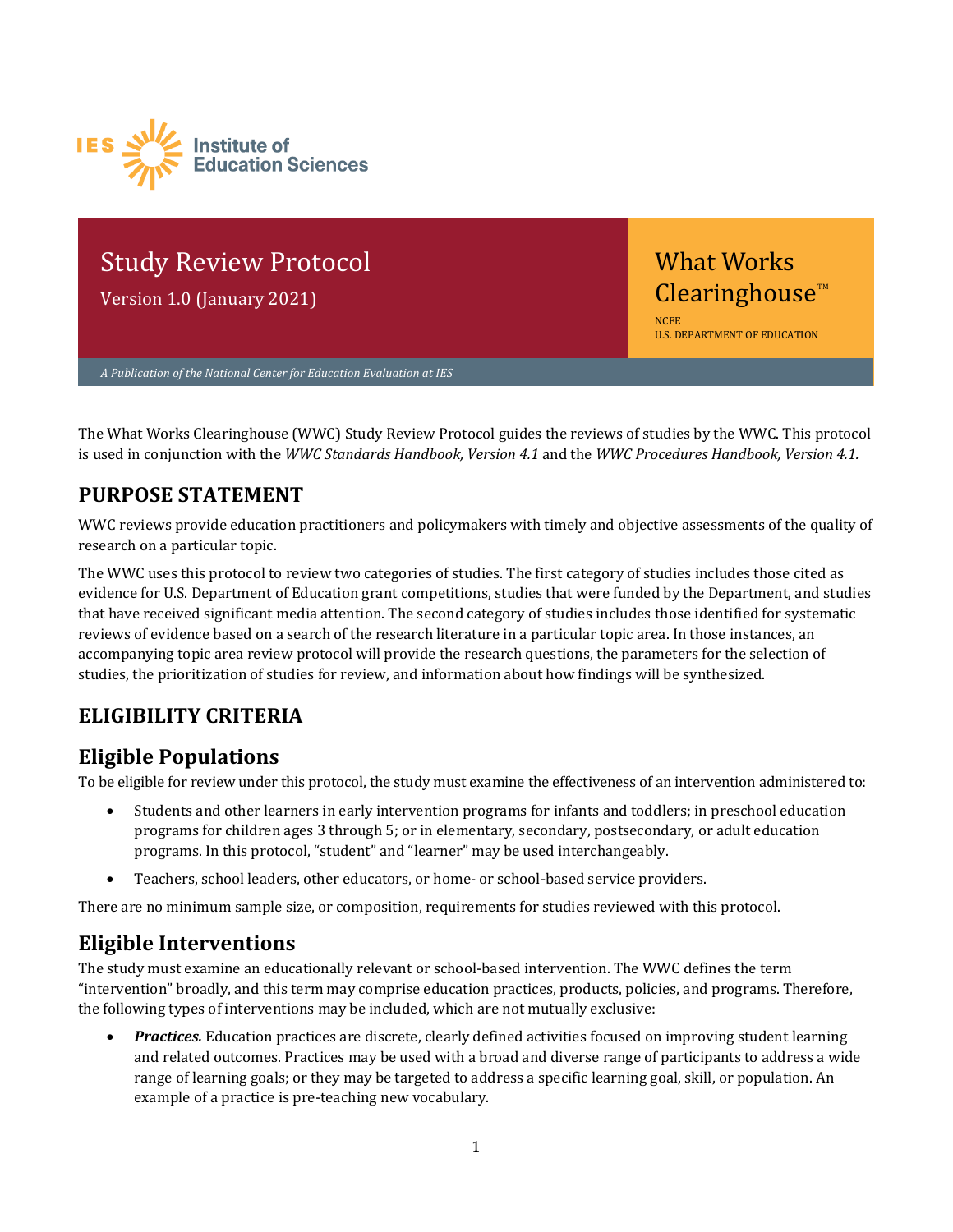- *Products.* Education products are "branded" or commercial interventions such as curricula or software. Products may be used as the primary instructional tool in the classroom or to supplement classroom material with differentiated instruction, remediation, or enrichment. Products may possess a trademark or copyright and are generally supported by a developer who provides technical assistance and sells or distributes the intervention.
- *Policies.* Education policies involve structural changes that are intended to directly or indirectly improve student outcomes. Examples of education policies include modifying the academic calendar and changing the number of credits required for graduation.
- *Programs.* Education programs are combinations of practices, products, or policies. For example, a charter school program may combine teacher practices with policies regarding school uniforms and total days of instruction.

Where appropriate and feasible given the information provided in the study, reviewers should code the delivery method for students for each eligible intervention according to the following categorizations, which may not be mutually exclusive:

- *Individual.* The intervention is implemented one on one with an individual student.
- *Small group.* The intervention is implemented with groups of less than half of the classroom of students.
- *Whole class.* The intervention is implemented with entire classes of students.
- *School.* The intervention is implemented at the school level and includes components beyond those implemented in classrooms.

Finally, there is no minimum implementation duration requirement, nor must the intervention be "branded."

### **Eligible Research**

The *WWC Standards Handbook, Version 4.1* lists and describes the types of research designs that are eligible to be reviewed by the WWC. To be eligible for WWC review, studies must adhere to the following additional parameters:

- *Timeframe.* Studies must have been released or made public within the 20 years preceding the year of the review—for example, in 2001 or later for reviews being conducted in 2021.
- *Language.* The study must be available in English to be included in the review.
- *Location.* The majority of the study's analytic sample must include students in the United States, in its territories or tribal entities, at U.S. military bases overseas, or in Organisation for Economic Cooperation and Development member countries in which English is the primary or most commonly used language – that is, Australia, Canada, Ireland, New Zealand, or the United Kingdom.

### **Eligible Findings**

The *WWC Procedures Handbook, Version 4.1* (p. 20) distinguishes *main* findings from *supplementary* findings. Reviewers using this protocol should assess all eligible main findings in a study. Main findings include those measured for the full analytic sample using composite—not subscale—scores at the time period closest to the end of the intervention, except for outcomes in the Employment and Earnings domains and any outcome domain under Educational Attainment. For these domains, main findings under this protocol are those measured at least one year after the intervention.<sup>1</sup>

The review of supplementary findings may depend on the purpose of the review. In general, in addition to main findings, reviewers should code the following supplementary findings if they are reported in the study:

- All eligible outcomes for the full analytic sample not represented in the main findings but consisting of findings on subscale scores or findings at additional follow-up time periods.
- Subgroup findings, measured at the conclusion of the intervention or any follow-up time period, for: (i) students with disabilities or developmental delays; (ii) students at risk of low performance in academics

<span id="page-1-0"></span><sup>1</sup> For these domains, findings that meet WWC standards at the earliest time point at least one year after the intervention has concluded should be recorded as the main findings. All other findings in these domains, including the findings near the end of the intervention and other follow-up findings, should be reviewed as supplementary.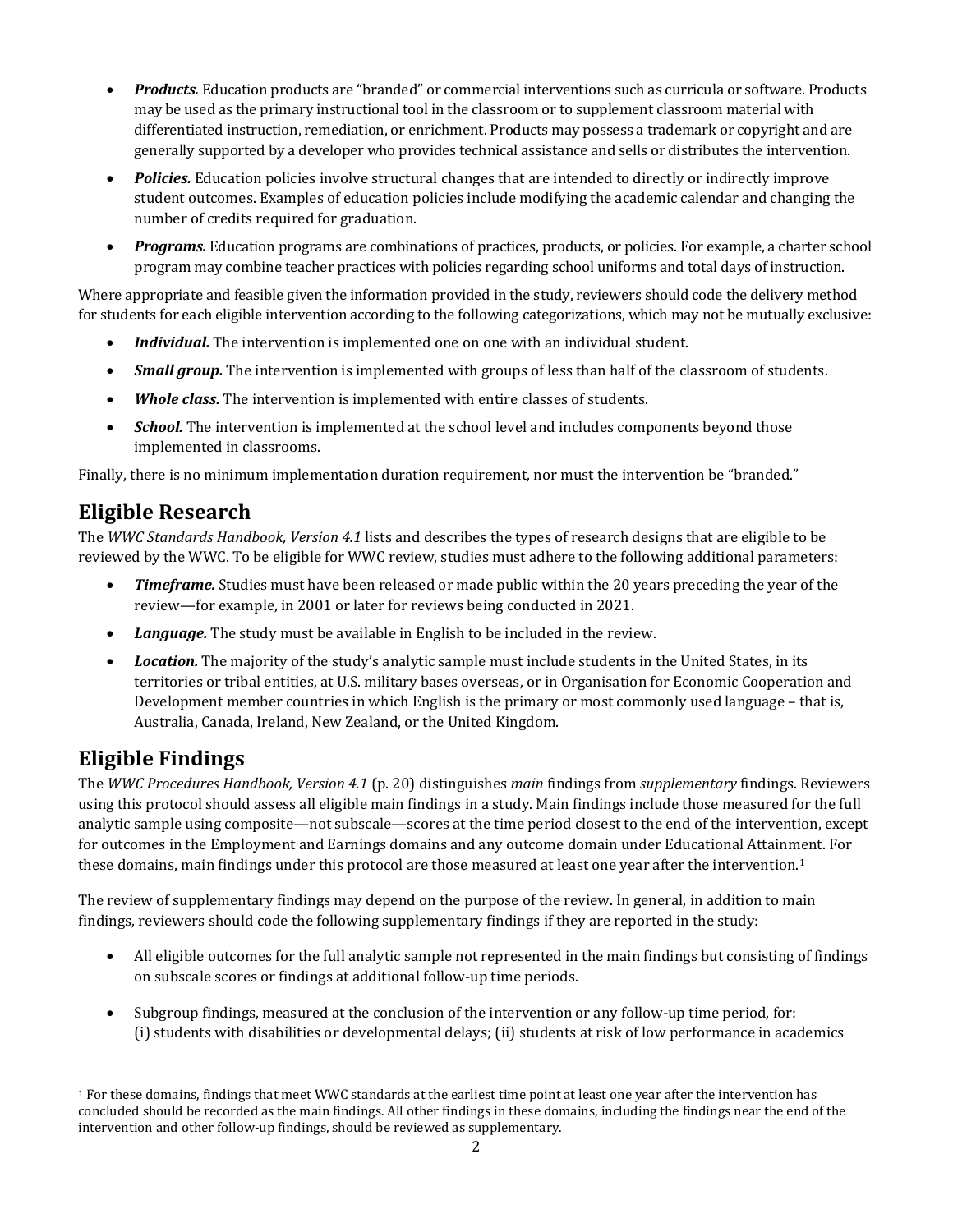or behavior according to a standardized baseline measure; and (iii) dual language learners, English learners, or non-native English speakers.

Supplementary findings in studies in which no main findings meet WWC standards, and analyses characterized by the study authors as "sensitivity analyses," should not be reviewed under this protocol.

### **Eligible Outcomes**

The Eligible Outcome Domains table (Table 1) delineates outcomes eligible for study reviews. The studies reviewed under this protocol cover a diverse set of interventions that examine a large set of outcomes. The outcome domains identified in the protocol are drawn from prior topic area protocols with minor adjustments, and include outcomes that are of interest to the education community and consumers of the WWC.[2](#page-2-0) 

| <b>Outcome Domain</b>                                             | <b>Description</b>                                                                                                                                                                                                                                                                                                                                                                                                                                                                                                                                                                             |  |
|-------------------------------------------------------------------|------------------------------------------------------------------------------------------------------------------------------------------------------------------------------------------------------------------------------------------------------------------------------------------------------------------------------------------------------------------------------------------------------------------------------------------------------------------------------------------------------------------------------------------------------------------------------------------------|--|
| Measures of Academic Readiness, Knowledge, or Skills <sup>3</sup> |                                                                                                                                                                                                                                                                                                                                                                                                                                                                                                                                                                                                |  |
| Algebra                                                           | Ability to solve, graph, or write equations, systems of equations, and inequalities,<br>as well as functions, exponents, polynomials, factoring, and quadratic equations.                                                                                                                                                                                                                                                                                                                                                                                                                      |  |
| Alphabetics                                                       | Letter identification, phonemic awareness, phonics, phonological awareness, and<br>print awareness for the English language.                                                                                                                                                                                                                                                                                                                                                                                                                                                                   |  |
| <b>Calculus and Precalculus</b>                                   | Differential calculus-concerning rates of change and slopes of curves-or<br>integral calculus, concerning accumulation of quantities and the areas under and<br>between curves. Precalculus topics such as functions, complex numbers, vectors,<br>and matrices, and trigonometry topics such as trigonometric functions, angular<br>formulas and relationships, and the unit circle. Note that right triangle<br>trigonometry-such as the Pythagorean theorem-would fall under the Geometry<br>and Measurement domain.                                                                        |  |
| Cognition                                                         | The process through which an individual obtains and processes knowledge or<br>conceptual understanding, including abstract reasoning, concept formation,<br>critical thinking, executive function skills, general problem solving, logical<br>thinking, memory, metacognition, spatial ability, symbolic learning, and IQ.                                                                                                                                                                                                                                                                     |  |
| Data Analysis, Statistics, and<br>Probability                     | The act of collecting, organizing, and displaying data to answer questions, as well<br>as statistical methods to analyze data, making inferences and predictions based on<br>data, and probability.                                                                                                                                                                                                                                                                                                                                                                                            |  |
| Earth/Space Sciences                                              | The structures, properties, and materials of Earth; tectonics; Earth's place in the<br>solar system and the universe; changes in Earth over time; water, weather, and<br>climate; energy in Earth systems; bio-geology.                                                                                                                                                                                                                                                                                                                                                                        |  |
| <b>Expressive Communication</b>                                   | Communicating words or ideas using developmentally appropriate spoken<br>English, assistive devices, sign language, or non-verbal cues.                                                                                                                                                                                                                                                                                                                                                                                                                                                        |  |
| Academic<br>Achievement                                           | Academic measures based on student assessments across multiple subjects,<br>including at least two of literacy, mathematics, science, and social studies. For<br>students in grades 6-12, this domain also includes standardized achievement tests<br>such as the ACT and SAT and state-mandated tests not falling into one of the<br>subject-specific general achievement domains, a final grade in a single course, or<br>student grade point average (GPA). Measures of academic achievement below the<br>course grade level, such as exam scores and quizzes, are not eligible for review. |  |

<span id="page-2-0"></span><sup>&</sup>lt;sup>2</sup> Where possible, reviewers should code in the notes to their reviews (a) the full name and acronym of the outcome measures, and (b) the sources of measures, such as administrative data; study-administered assessments; or surveys of students, parents, or educators. The review team may obtain this information from the text of the study—including the citations for the measures—as well as website searches, the WWC study database, or reviewer resources.

<span id="page-2-1"></span><sup>&</sup>lt;sup>3</sup> All domains in this category may be used for outcomes collected for dual language learners, English learners, non-native English speakers, and students with disabilities, as well as for all student subgroups.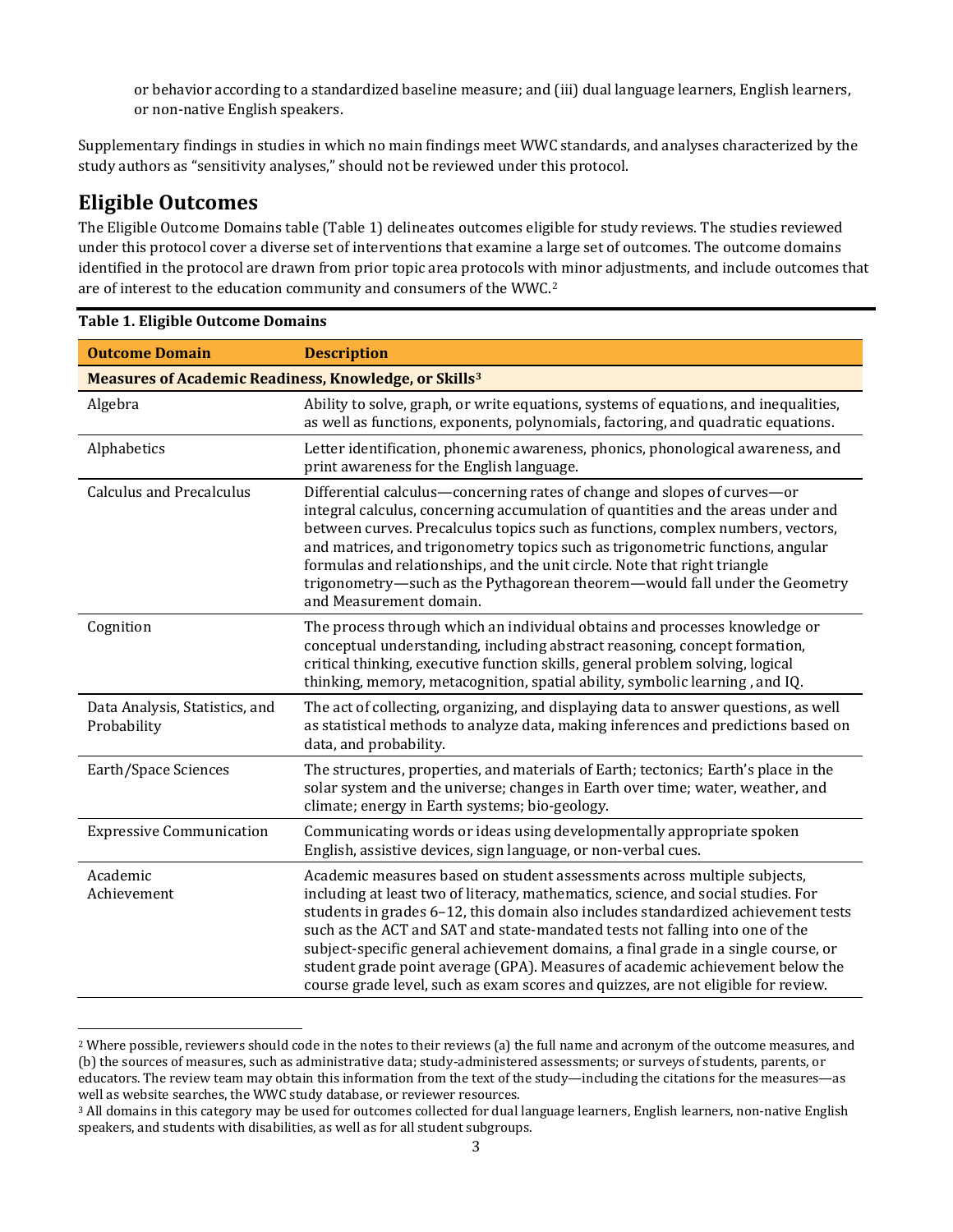| <b>Outcome Domain</b>                           | <b>Description</b>                                                                                                                                                                                                                                                                                                                                                                                                                                                                                                                                                   |
|-------------------------------------------------|----------------------------------------------------------------------------------------------------------------------------------------------------------------------------------------------------------------------------------------------------------------------------------------------------------------------------------------------------------------------------------------------------------------------------------------------------------------------------------------------------------------------------------------------------------------------|
|                                                 | <b>Measures of Academic Readiness, Knowledge, or Skills (continued)</b>                                                                                                                                                                                                                                                                                                                                                                                                                                                                                              |
| General Literacy<br>Achievement                 | Content in two or more distinct English literacy domains: Alphabetics, Reading<br>Fluency, Vocabulary, Reading Comprehension, Writing Conventions, Writing<br>Productivity, and Writing Quality. Note, however, that outcomes limited to the<br>Vocabulary and Reading Comprehension domains are reviewed under the domain<br>of Reading Comprehension, and outcomes limited to multiple Writing domains are<br>reviewed under the domain of Writing Quality.                                                                                                        |
| <b>General Mathematics</b><br>Achievement       | Content in two or more of the mathematics domains: Algebra; Data Analysis,<br>Statistics, and Probability; Geometry and Measurement; Numbers and Operations;<br>Calculus; Trigonometry/Precalculus. Also included in this domain are tests of<br>mathematical understanding, procedures, and problem solving, as well as<br>mathematics measures in early childhood education.                                                                                                                                                                                       |
| <b>General Science Achievement</b>              | Content in two or more of the science domains: Life Sciences, Physical Sciences, or<br>Earth/Space Sciences. Also included in this domain is general knowledge of<br>science practices, such as forming hypotheses and making predictions, control of<br>variables, and planning and conducting observations and experiments.                                                                                                                                                                                                                                        |
| <b>General Social Studies</b><br>Achievement    | Outcomes in social studies disciplines, such as one or more of civics, economics,<br>geography, history, and world cultures.                                                                                                                                                                                                                                                                                                                                                                                                                                         |
| <b>Geometry and Measurement</b>                 | Two-dimensional and three-dimensional geometric shapes and understanding<br>properties, composition, and geometric relationships, including visualization,<br>spatial reasoning, and geometric modeling, as well as understanding the<br>attributes, units, systems, and processes of measurement, and applying<br>techniques, tools, and formulas to determine measurements. Right triangle<br>trigonometry-such as the Pythagorean theorem-also falls under this domain.                                                                                           |
| Life Sciences                                   | The structures and functions of living things at different scales; growth,<br>development, and reproduction of organisms; information processing and<br>behavior in organisms; matter and energy transfer in living things and<br>ecosystems; inheritance of and variation in traits; natural selection and<br>adaptation; evidence of common ancestry; and biodiversity.                                                                                                                                                                                            |
| <b>Numbers and Operations</b>                   | Understanding numbers and integers, such as subitizing, estimation, number<br>order, number combinations, counting, comparisons, operations, computing<br>fluently, representing fractions and ratios, and understanding the base-ten<br>number system and fractions.                                                                                                                                                                                                                                                                                                |
| <b>Physical Sciences</b>                        | The properties of matter and changes in matter; force, motion, and interactions of<br>forces; energy and energy transfer and conservation; relationship between energy<br>and forces; properties of waves; and electromagnetic radiation.                                                                                                                                                                                                                                                                                                                            |
| Postsecondary Academic<br>Achievement           | Mastering academic content, as measured by the final exam score in a single<br>college-level course, GPA in college-level courses, or scores on standardized<br>professional exams such as the GRE not falling into one of the subject-specific<br>general achievement domains. Developmental and non-developmental college<br>courses are eligible under this domain. Measures of academic achievement below<br>the final exam level, such as mid-term exams and quizzes, are not eligible under<br>this domain. Technical skills proficiency is a separate domain. |
| Proficiency in the English<br>Language          | Content in the Expressive Communication domain or the Receptive<br>Communication domain combined with each other, or with one of the English<br>literacy domains: Alphabetics, Reading Fluency, Vocabulary, Reading<br>Comprehension, Writing Conventions, Writing Productivity, and Writing Quality.<br>Literacy measures in early childhood education also fall under this domain.                                                                                                                                                                                 |
| Proficiency in a Language<br>Other Than English | Ability to speak, comprehend, read, or write in a language other than English.                                                                                                                                                                                                                                                                                                                                                                                                                                                                                       |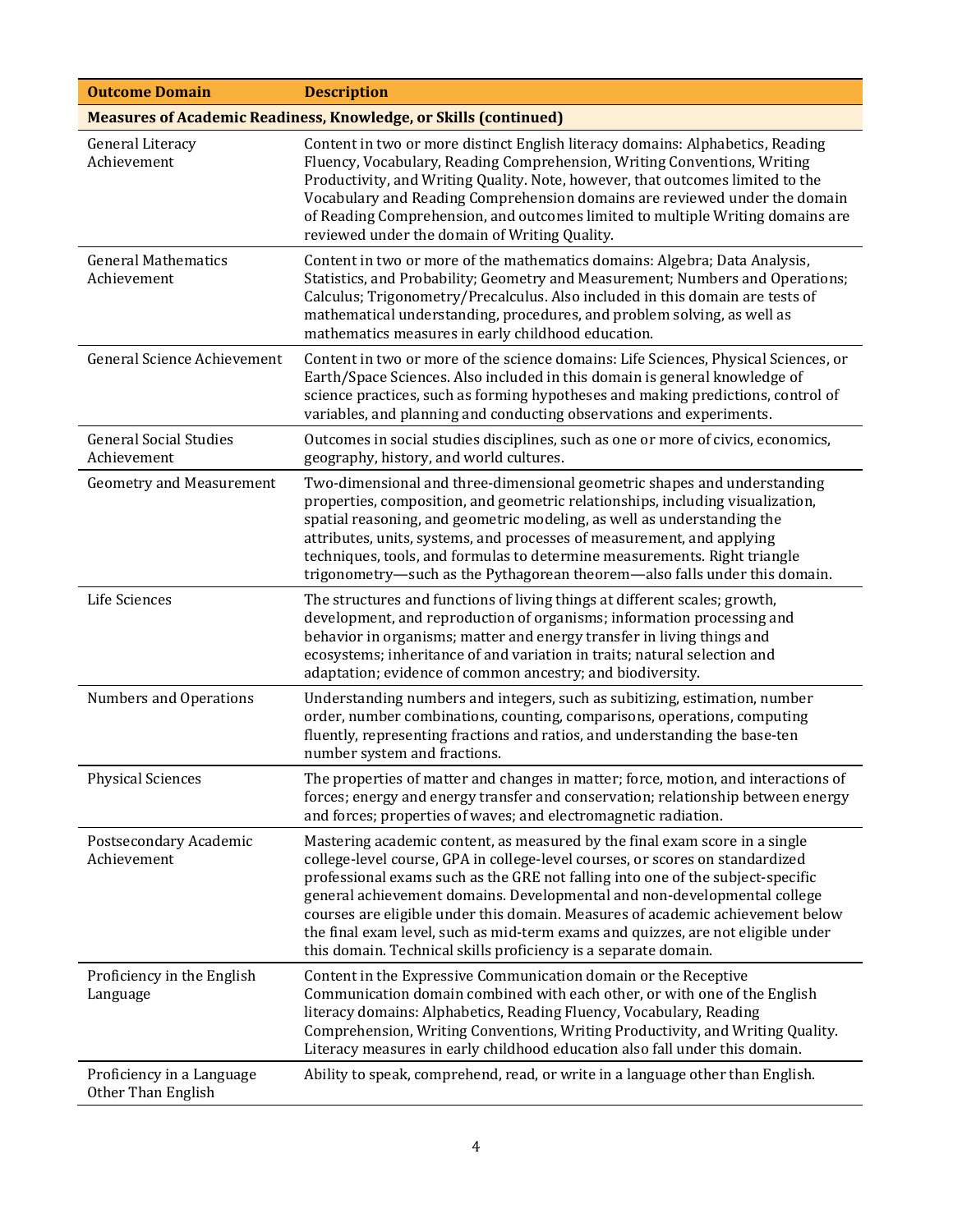| <b>Outcome Domain</b>                                                   | <b>Description</b>                                                                                                                                                                                                                                                                                                                                                                                                                                                                                                       |  |
|-------------------------------------------------------------------------|--------------------------------------------------------------------------------------------------------------------------------------------------------------------------------------------------------------------------------------------------------------------------------------------------------------------------------------------------------------------------------------------------------------------------------------------------------------------------------------------------------------------------|--|
| <b>Measures of Academic Readiness, Knowledge, or Skills (continued)</b> |                                                                                                                                                                                                                                                                                                                                                                                                                                                                                                                          |  |
| Reading Comprehension                                                   | Understanding the meaning of written texts or passages in English, which may be<br>combined with receptive or expressive vocabulary in the Vocabulary domain. This<br>domain does not include tests of content knowledge.                                                                                                                                                                                                                                                                                                |  |
| <b>Reading Fluency</b>                                                  | Reading English words and text accurately, automatically, and with expression.                                                                                                                                                                                                                                                                                                                                                                                                                                           |  |
| <b>Receptive Communication</b>                                          | The ability to follow, process, and understand spoken English, sign language, facial<br>expressions, body language, or non-verbal cues. This domain includes measures<br>that assess a learner's ability to respond to comprehension questions after<br>listening to a passage that has been read to them, to provide an accurate retelling<br>of a passage, or to follow prompts or instructions.                                                                                                                       |  |
| <b>Technical Skills Proficiency</b>                                     | Technical skills at the occupation level, measured by assessments aligned with<br>industry-recognized standards.                                                                                                                                                                                                                                                                                                                                                                                                         |  |
| <b>Technology and Engineering</b><br>Literacy                           | The capacity to use, understand, and evaluate technology and technological<br>principles and strategies needed to develop solutions and achieve goals. This<br>domain includes computer science, information technology, technology and<br>society, engineering design, maintenance and troubleshooting, computers and<br>software, networking systems and protocols, computational thinking, and digital<br>devices. Technical skills proficiency at the occupation level is a separate domain.                         |  |
| Visual and Performing Arts                                              | Knowledge and skills in dance, music, theater, or the visual arts, such as painting,<br>drawing, printmaking, sculpture, folk art, decorative arts, photography, video, film,<br>computer imaging, graphic design, industrial design, and architecture.                                                                                                                                                                                                                                                                  |  |
| Vocabulary                                                              | Understanding the meanings of written English words using receptive vocabulary<br>or expressive vocabulary, whether oral or written.                                                                                                                                                                                                                                                                                                                                                                                     |  |
| <b>Writing Conventions</b>                                              | Using rules of standard English language, such as word usage, syntax/sentence<br>structure, grammar, morphology/word inflections, language mechanics/<br>capitalization and punctuation, handwriting quality, or spelling. When spelling<br>skills are assessed on writing samples, they are included in this domain;<br>otherwise, they are included in the Alphabetics domain. Measures that include<br>writing conventions and writing productivity should be included in the General<br>Literacy Achievement domain. |  |
| <b>Writing Productivity</b>                                             | Measures of English writing quantity, such as counts of written words or<br>sentences. Measures that include writing conventions and writing productivity<br>should be included in the General Literacy Achievement domain.                                                                                                                                                                                                                                                                                              |  |
| <b>Writing Quality</b>                                                  | Writing effective, clear, well-organized text in English, such as narrative,<br>informative, persuasive, or creative writing, including poetry. This domain<br>includes measures of writing quality combined with measures in either the<br>Writing Conventions or Writing Productivity domains.                                                                                                                                                                                                                         |  |
| <b>Educational Attainment</b>                                           |                                                                                                                                                                                                                                                                                                                                                                                                                                                                                                                          |  |
| <b>College Degree Attainment</b>                                        | Completion of a postsecondary degree, certificate, or program. Industry-<br>recognized certificates are in a separate domain.                                                                                                                                                                                                                                                                                                                                                                                            |  |
| <b>High School Completion</b>                                           | Whether the student has earned a high school diploma or a recognized equivalent,<br>such as obtaining passing scores on a state-approved high school equivalency test<br>or passing the GED.                                                                                                                                                                                                                                                                                                                             |  |
| Industry-Recognized<br>Credential, Certificate, or<br>License           | Examples of ways completion of an industry program might be operationally<br>defined include certificate completion rates, non-degree award receipt rates, and<br>certifications from third-party licensing or credentialing bodies.                                                                                                                                                                                                                                                                                     |  |
|                                                                         |                                                                                                                                                                                                                                                                                                                                                                                                                                                                                                                          |  |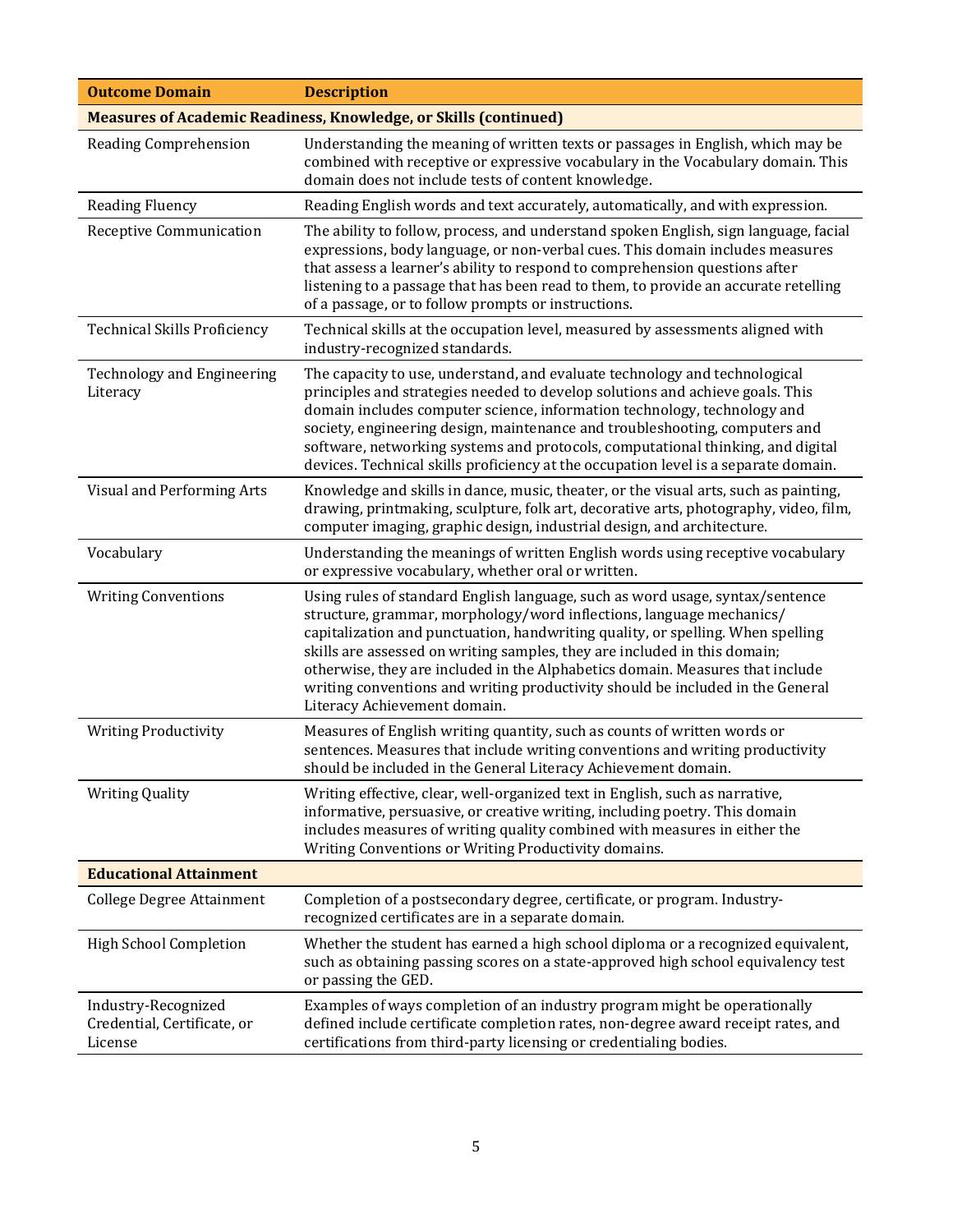| <b>Outcome Domain</b>                                   | <b>Description</b>                                                                                                                                                                                                                                                                                                                                                                                                                                                                                                                                                                                                                                                                                         |  |
|---------------------------------------------------------|------------------------------------------------------------------------------------------------------------------------------------------------------------------------------------------------------------------------------------------------------------------------------------------------------------------------------------------------------------------------------------------------------------------------------------------------------------------------------------------------------------------------------------------------------------------------------------------------------------------------------------------------------------------------------------------------------------|--|
| <b>Educational Progress<sup>4</sup></b>                 |                                                                                                                                                                                                                                                                                                                                                                                                                                                                                                                                                                                                                                                                                                            |  |
| <b>College Enrollment</b>                               | Applying to, enrolling in, or attending a postsecondary institution, such as actual<br>enrollment in college, number or selectivity of admitted institutions, enrollment by<br>institution type, full-time vs. part-time enrollment, and immediate vs. delayed<br>enrollment.                                                                                                                                                                                                                                                                                                                                                                                                                              |  |
| <b>School Attendance and Progress</b>                   |                                                                                                                                                                                                                                                                                                                                                                                                                                                                                                                                                                                                                                                                                                            |  |
| <b>College Readiness</b>                                | Student progress on preparedness to enter postsecondary education, such as<br>meeting specific minimum coursework requirements for entry into postsecondary<br>institutions, completing other required key milestones, such as applying for<br>college or for student financial aid, and completing college requirements in high<br>school, such as dual enrollment or Advanced Placement (AP) courses.                                                                                                                                                                                                                                                                                                    |  |
| Progressing in College                                  | Progress toward the completion of a postsecondary degree, certificate, or<br>program, such as number of college-level credits earned, number of terms of<br>continuous enrollment, and enrolled vs. did not enroll the next semester. Note that<br>college credits completed during high school and non-college level credits, such as<br>developmental credits, are not eligible under this domain.                                                                                                                                                                                                                                                                                                       |  |
| Progressing in<br>Developmental College<br>Courses      | Completed required developmental coursework, grades earned in developmental<br>courses, or completed vs. did not complete the first college-level course in which<br>remediation was needed.                                                                                                                                                                                                                                                                                                                                                                                                                                                                                                               |  |
| Progressing in School<br>(Secondary School)             | Number of Carnegie units or credits the student has earned, whether the student<br>was promoted to the next grade, or highest grade completed.                                                                                                                                                                                                                                                                                                                                                                                                                                                                                                                                                             |  |
| School Attendance                                       | Elementary or secondary school attendance rates, absenteeism, or tardiness at<br>school, such as the number or proportion of days in attendance, measures of<br>excessive or chronic absenteeism, or referrals for truancy.                                                                                                                                                                                                                                                                                                                                                                                                                                                                                |  |
| Staying in Secondary School                             | Whether the student has dropped out of secondary school or is still enrolled.                                                                                                                                                                                                                                                                                                                                                                                                                                                                                                                                                                                                                              |  |
| <b>Social-Emotional Outcomes, Behaviors, and Skills</b> |                                                                                                                                                                                                                                                                                                                                                                                                                                                                                                                                                                                                                                                                                                            |  |
| <b>Functional Skills</b>                                | Skills needed to participate in developmentally appropriate routines and activities<br>in the home or in community settings and support independent living. This could<br>include outcomes such as demonstrating gross or fine motor skills, dressing,<br>preparing and eating food, hygiene, cleaning, organizing, crossing the street, using<br>a bank, purchasing items, or using various forms of transportation. Measures may<br>be based on a self-report, observation, or results from an assessment scale.<br>Academic and employability skills are in separate domains. This domain is most<br>relevant for interventions in special education, early childhood education, or adult<br>education. |  |
| <b>Intrapersonal Competencies</b>                       | Mental health indicators that are primarily focused inward and reflect a student's<br>emotional status and psychological well-being, and that include internalizing<br>behaviors and both negative and positive feelings. Outcomes in this domain<br>include: anxiety, depression, loneliness, and thought disorders, as well as<br>emotional regulation, happiness, motivation, self-concept, self-efficacy, self-<br>regulation, and overall adjustment. Measures may be based on a self-report,<br>educator observation, or results from an assessment scale.                                                                                                                                           |  |

<span id="page-5-0"></span><sup>4</sup> For these domains, "postsecondary institution" includes universities, colleges, community colleges, and trade schools, and "secondary school" pertains to students in grades 6–12.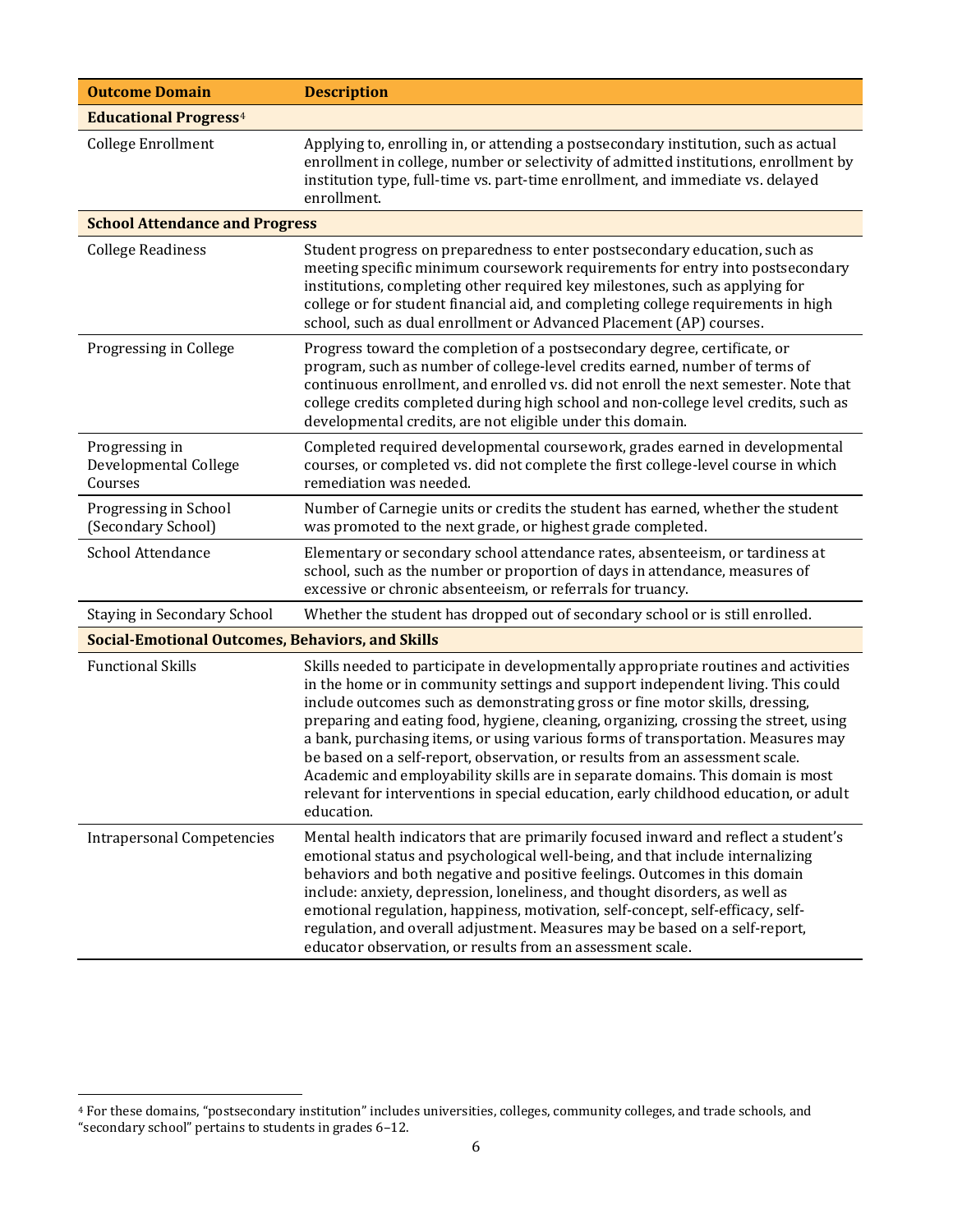| <b>Outcome Domain</b>                                               | <b>Description</b>                                                                                                                                                                                                                                                                                                                                                                                                                                                                                                                                                                                                                                                                                                                                                                                                                                                                                                                                                                                                                                                |  |  |
|---------------------------------------------------------------------|-------------------------------------------------------------------------------------------------------------------------------------------------------------------------------------------------------------------------------------------------------------------------------------------------------------------------------------------------------------------------------------------------------------------------------------------------------------------------------------------------------------------------------------------------------------------------------------------------------------------------------------------------------------------------------------------------------------------------------------------------------------------------------------------------------------------------------------------------------------------------------------------------------------------------------------------------------------------------------------------------------------------------------------------------------------------|--|--|
| <b>Social-Emotional Outcomes, Behaviors, and Skills (continued)</b> |                                                                                                                                                                                                                                                                                                                                                                                                                                                                                                                                                                                                                                                                                                                                                                                                                                                                                                                                                                                                                                                                   |  |  |
| <b>Student Behavior</b>                                             | Observable behaviors that conform or fail to conform to developmentally<br>appropriate behavioral norms, rules, or expectations within school or in the<br>community. Examples of positive and prosocial outcomes in this domain include:<br>participating in class or in extracurricular activities, paying attention, respecting<br>others, staying on task, and other measures of interpersonal engagement, social<br>functioning, or time management. Negative outcomes and externalizing behaviors<br>in this domain include: disruptive or impulsive behaviors such as interrupting<br>others, peer rejection, and physical or verbal aggression; and problem behaviors<br>such as cheating, lying, stealing, substance abuse, or vandalism. Measures reflect<br>behaviors rather than feelings and may be based on a self-report, observation, or<br>results from an assessment scale. School Attendance and Student Discipline are<br>separate domains, and School Climate focuses on the schoolwide environment<br>rather than a student's own behavior. |  |  |
| <b>Student Discipline</b>                                           | Documented consequences such as arrests, suspensions, number of office<br>referrals, or expulsion from school that may result from student behaviors or<br>other factors. This domain includes disciplinary incidents at the student, teacher<br>or classroom, and school levels. Disproportionate disciplinary incidents in schools<br>and across different student subgroups is included in the School Equity domain.                                                                                                                                                                                                                                                                                                                                                                                                                                                                                                                                                                                                                                           |  |  |
| <b>School Environment Outcomes</b>                                  |                                                                                                                                                                                                                                                                                                                                                                                                                                                                                                                                                                                                                                                                                                                                                                                                                                                                                                                                                                                                                                                                   |  |  |
| <b>School Climate</b>                                               | Observations or assessments of the schoolwide environment or culture, as distinct<br>from one's own behavior, such as the quality of interpersonal relationships within<br>the school, the sense of belonging or safety, engagement in school, and the<br>prevalence of bullying at the school. Measures may be based on extant data, self-<br>reports, observations, or results from an assessment scale.                                                                                                                                                                                                                                                                                                                                                                                                                                                                                                                                                                                                                                                        |  |  |
| <b>School Equity</b>                                                | The extent of equity within classrooms or schools, such as perceptions of equitable<br>treatment of students by school staff, or disproportionality in disciplinary actions<br>or in identification for special education or in access to advanced courses.<br>Measures may be based on extant data, self-reports, observations, or results from<br>an assessment scale. School Equity is distinguished from School Climate in that it<br>focuses primarily on the disparate impact of school policies and practices. Number<br>of disciplinary incidents - without regard for their disproportionately - would fall<br>under the Student Discipline domain.                                                                                                                                                                                                                                                                                                                                                                                                      |  |  |
| <b>Labor Market Outcomes</b>                                        |                                                                                                                                                                                                                                                                                                                                                                                                                                                                                                                                                                                                                                                                                                                                                                                                                                                                                                                                                                                                                                                                   |  |  |
| Earnings                                                            | Income received from work. Earnings must be defined for those not employed as<br>well those employed. Reviewers should also denote the time periods when the<br>outcomes were collected in the notes.                                                                                                                                                                                                                                                                                                                                                                                                                                                                                                                                                                                                                                                                                                                                                                                                                                                             |  |  |
| Employment                                                          | Indicator of any paid employment, number of months or quarters employed, or<br>number of hours worked in an average week. Reviewers should also denote the<br>time periods when the outcomes were collected in the notes.                                                                                                                                                                                                                                                                                                                                                                                                                                                                                                                                                                                                                                                                                                                                                                                                                                         |  |  |
| <b>General Employability Skills</b>                                 | Skills that employers value in all employees, regardless of field, such as critical<br>thinking, ability to work in teams, communication with coworkers or supervisors,<br>self-management and initiative, and problem solving in work settings. Resume<br>development, completing job applications, and interviewing skills are also<br>included in this domain. Technical Skills Proficiency at the occupation level is a<br>separate domain.                                                                                                                                                                                                                                                                                                                                                                                                                                                                                                                                                                                                                   |  |  |
| <b>Teacher Outcomes</b>                                             |                                                                                                                                                                                                                                                                                                                                                                                                                                                                                                                                                                                                                                                                                                                                                                                                                                                                                                                                                                                                                                                                   |  |  |
| <b>Teacher Attendance</b>                                           | Includes outcomes that indicate the number or percentage of eligible work days<br>for which the teacher is present.                                                                                                                                                                                                                                                                                                                                                                                                                                                                                                                                                                                                                                                                                                                                                                                                                                                                                                                                               |  |  |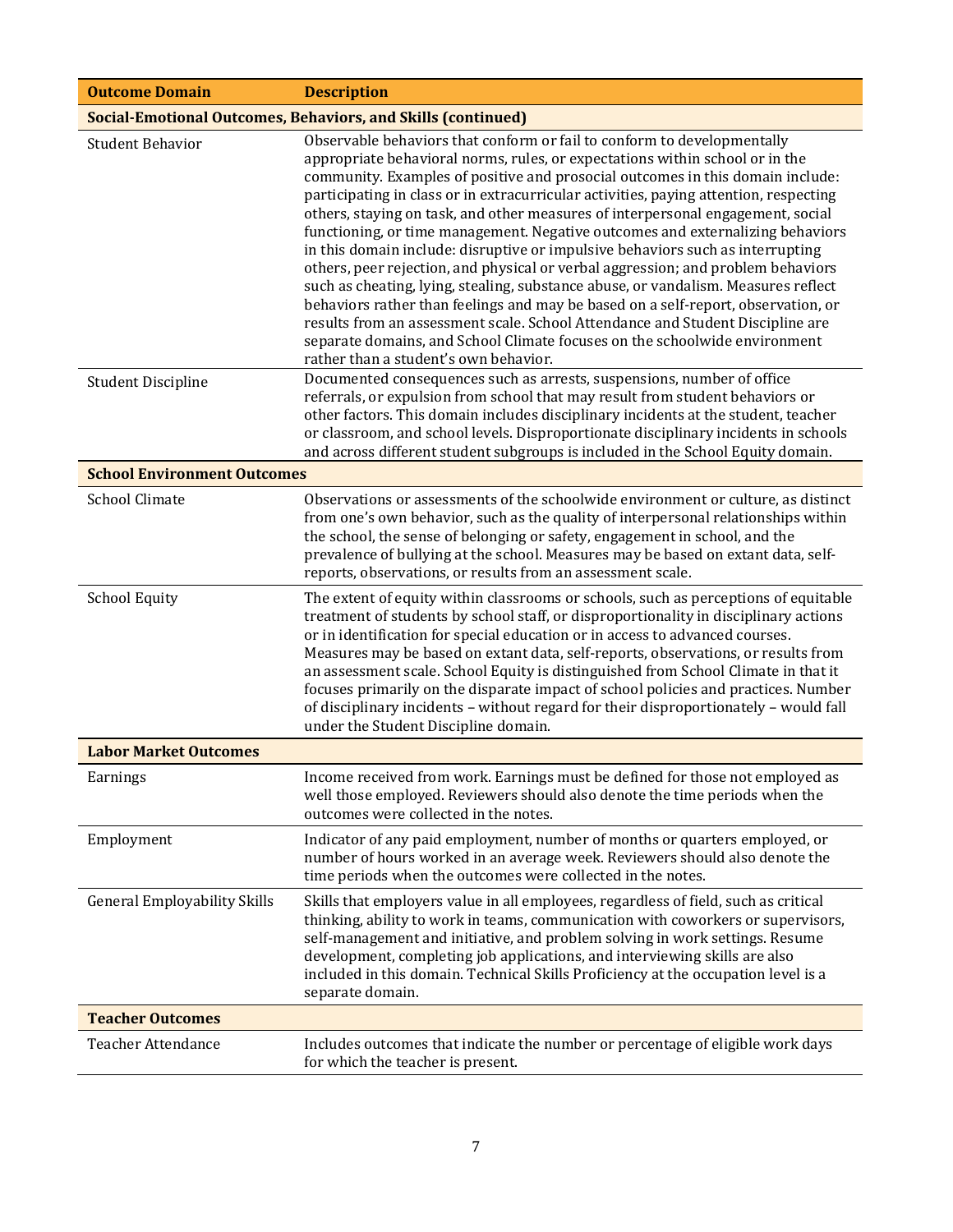| <b>Outcome Domain</b>                              | <b>Description</b>                                                                                                                                                                                                                                                                                                                                                                                                                                                                                        |
|----------------------------------------------------|-----------------------------------------------------------------------------------------------------------------------------------------------------------------------------------------------------------------------------------------------------------------------------------------------------------------------------------------------------------------------------------------------------------------------------------------------------------------------------------------------------------|
| <b>Teacher Outcomes (continued)</b>                |                                                                                                                                                                                                                                                                                                                                                                                                                                                                                                           |
| <b>Teacher Practice</b>                            | Quality of instruction provided by teachers and their application of content<br>knowledge or pedagogical knowledge as demonstrated by their actions in the<br>classroom, including attempts to promote a positive classroom environment and<br>influence problematic student behavior by responding to students' actions with<br>consequences or rewards. Outcomes can be based on classroom observation rubrics<br>assessed by school principals, supervisors, or trained evaluators or student surveys. |
| Teacher Retention in the<br>Profession             | Includes outcomes that measure the percentage of teachers who return to work as<br>a teacher from year to year, regardless of location.                                                                                                                                                                                                                                                                                                                                                                   |
| Teacher Retention in the<br>School                 | Includes outcomes that measure the percentage of teachers who return to work as<br>a teacher in the same school from year to year.                                                                                                                                                                                                                                                                                                                                                                        |
| Teacher Retention in the<br><b>School District</b> | Includes outcomes that measure the percentage of teachers who return to work as<br>a teacher in the same school district from year to year.                                                                                                                                                                                                                                                                                                                                                               |
| Teacher Retention in the<br>State                  | Includes outcomes that measure the percentage of teachers who return to work as<br>a teacher in the same state from year to year, or who return to teach in certain<br>kinds of settings, such as in special education or in economically disadvantaged<br>districts, within the state.                                                                                                                                                                                                                   |
| <b>School Leader Outcomes</b>                      |                                                                                                                                                                                                                                                                                                                                                                                                                                                                                                           |
| School Leadership Practice                         | Includes outcomes that measure the quality of leadership ability demonstrated by<br>the school leader, as measured by rubrics assessed by supervisors or from surveys<br>of school staff, parents, or students.                                                                                                                                                                                                                                                                                           |
| School Leader Retention in<br>the Profession       | Includes outcomes that measure the percentage of school leaders who return to<br>work as a school leader from year to year, regardless of location.                                                                                                                                                                                                                                                                                                                                                       |
| School Leader Retention in<br>the School           | Includes outcomes that measure the percentage of school leaders who return to<br>work as a school leader in the same school from year to year.                                                                                                                                                                                                                                                                                                                                                            |
| School Leader Retention in<br>the School District  | Includes outcomes that measure the percentage of school leaders who return to<br>work as a school leader in the same school district from year to year.                                                                                                                                                                                                                                                                                                                                                   |
| School Leader Retention in<br>the State            | Includes outcomes that measure the percentage of school leaders who return to<br>work as a school leader in the same state from year to year, or who return to lead<br>schools in certain kinds of settings, such as in economically disadvantaged districts<br>within the same state.                                                                                                                                                                                                                    |

### **IMPLEMENTATION OF THE WWC STANDARDS**

### **Outcome Measure Standards**

This protocol uses the outcome measurement standards as outlined in the *WWC Standards Handbook, Version 4.1* (pp. 83–85). Outcome measures must demonstrate face validity and meet minimum score reliability requirements, must not be overaligned with the intervention, and should be collected in the same manner for both intervention and comparison groups. This protocol also requires a more stringent internal reliability criterion of 0.60 for measures. Reliability information is not required for: standardized tests that have established administration and scoring procedures often documented in technical manuals; outcomes using administrative data such as graduation from high school, school enrollment, and grade retention; or grade-point average, if measured from administrative data or calculated using a specified formula.

### *Reliability for Outcome Measures When Reliability Is Unreported*

Reviewers may encounter outcome measures that fall within an eligible domain but do not have reliability information. The *WWC Standards Handbook, Version 4.1* (p. 84) suggests that some outcome measures might be deemed reliable even if reliability information is unreported. Review teams may determine that some measures may be acceptable if they can be scored by a single coder with low error, such as a multiple-choice test or counts of words spelled correctly.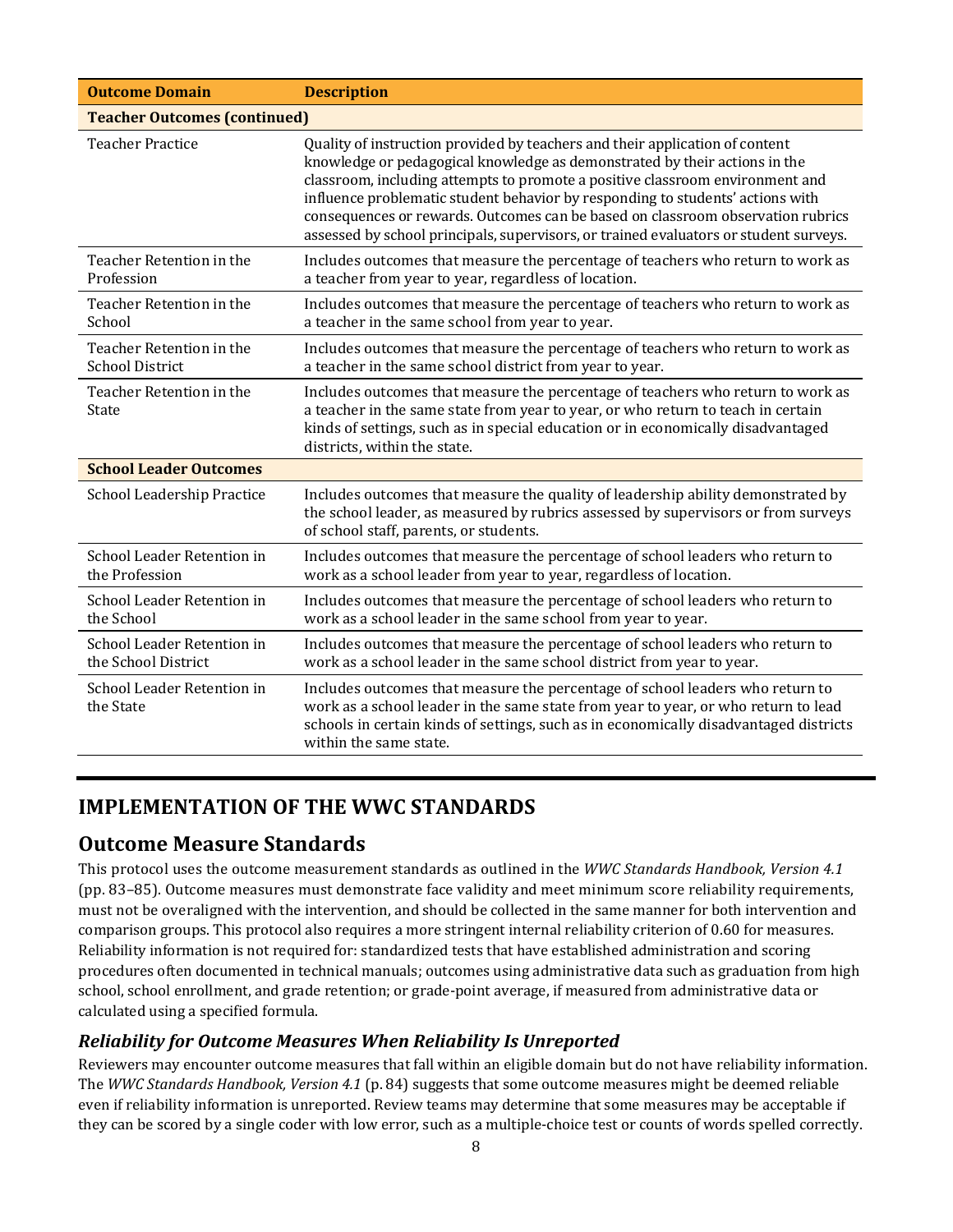Reviewers should consult with review team leadership if they encounter a study with an outcome that might fall into this category. Any judgments made should be documented in the review.

# **Attrition Threshold**

This protocol uses the optimistic boundary for attrition as a default. This boundary was selected because it was the most common boundary used across prior WWC review protocols, suggesting that in typical education studies, attrition is not thought to be strongly related to intervention status. Review team leadership, in consultation with a content expert, may choose the cautious boundary if it is justified for a particular study review, as in the case of a study with suspected endogenous attrition. Examples where the cautious boundary should be used include dropout prevention or school choice programs, programs delivered outside of regular school hours, elective or selective courses such as Advanced Placement courses, or other interventions intended to influence school retention. If the cautious boundary is used, a rationale should be documented in the study review guide.

# **Assessing Baseline Equivalence**

For student outcomes, baseline equivalence of the intervention and comparison groups in the analytic sample may be demonstrated either on a pretest in the same domain as the outcome, or on a pretest in a broader domain in the same content area and for which the outcome domain is a subset. For example, for an outcome measure in the Algebra domain, baseline equivalence could be established using a measure of General Mathematics Achievement, but for an outcome measure in the General Mathematics Achievement domain, baseline equivalence could not be established using only a measure in the Algebra domain.

If an appropriate pretest in the same domain as the outcome—or in a broader domain in the same content area encompassing the outcome—was not given or is not available for certain outcomes, then baseline equivalence of the intervention and comparison groups in the analytic sample should be demonstrated on a broad measure of student academic readiness, knowledge, or skills within one of the following domains: Cognition, Academic Achievement, General Literacy Achievement, General Mathematics Achievement, or Postsecondary Academic Achievement. [5](#page-8-0) Note that broad measures within the Academic Achievement domain include both standardized tests and student GPA in grades 6–12, and broad measures within the Postsecondary Academic Achievement domain include both standardized tests and student GPA in college-level courses.

Additional considerations for assessing baseline equivalence are:

- For studies of interventions prior to kindergarten and of adult education interventions, equivalence also needs to be demonstrated for the age of the learners in the intervention and comparison groups.
- For teacher and school leader outcomes, baseline equivalence should be established with acceptable preintervention measures as outlined in Table 2 below.

| <b>Outcome Domains</b>                                                              | <b>Acceptable Baseline Measures</b>                                                                            |
|-------------------------------------------------------------------------------------|----------------------------------------------------------------------------------------------------------------|
| <b>Teacher Practice</b>                                                             | The same measure as the outcome                                                                                |
| Teacher Attendance                                                                  | 0R                                                                                                             |
| School Leadership Practice                                                          | Another measure from the same domain as the outcome                                                            |
| Teacher or School Leader Retention in<br>the School, District, State, or Profession | Average years of teaching or school leader experience or the experience<br>categories used in the study<br>AND |
|                                                                                     | A broad measure of student academic readiness, knowledge, or skills,<br>as defined above                       |
|                                                                                     | AND, for teacher retention if the unit of assignment is the school,                                            |
|                                                                                     | A school-level measure of the teacher retention outcome                                                        |

#### **Table 2. Baseline Measures for Teacher and School Leader Outcomes**

<span id="page-8-0"></span><sup>5</sup> Baseline measures in the Proficiency in the English Language domain are acceptable for early childhood education studies.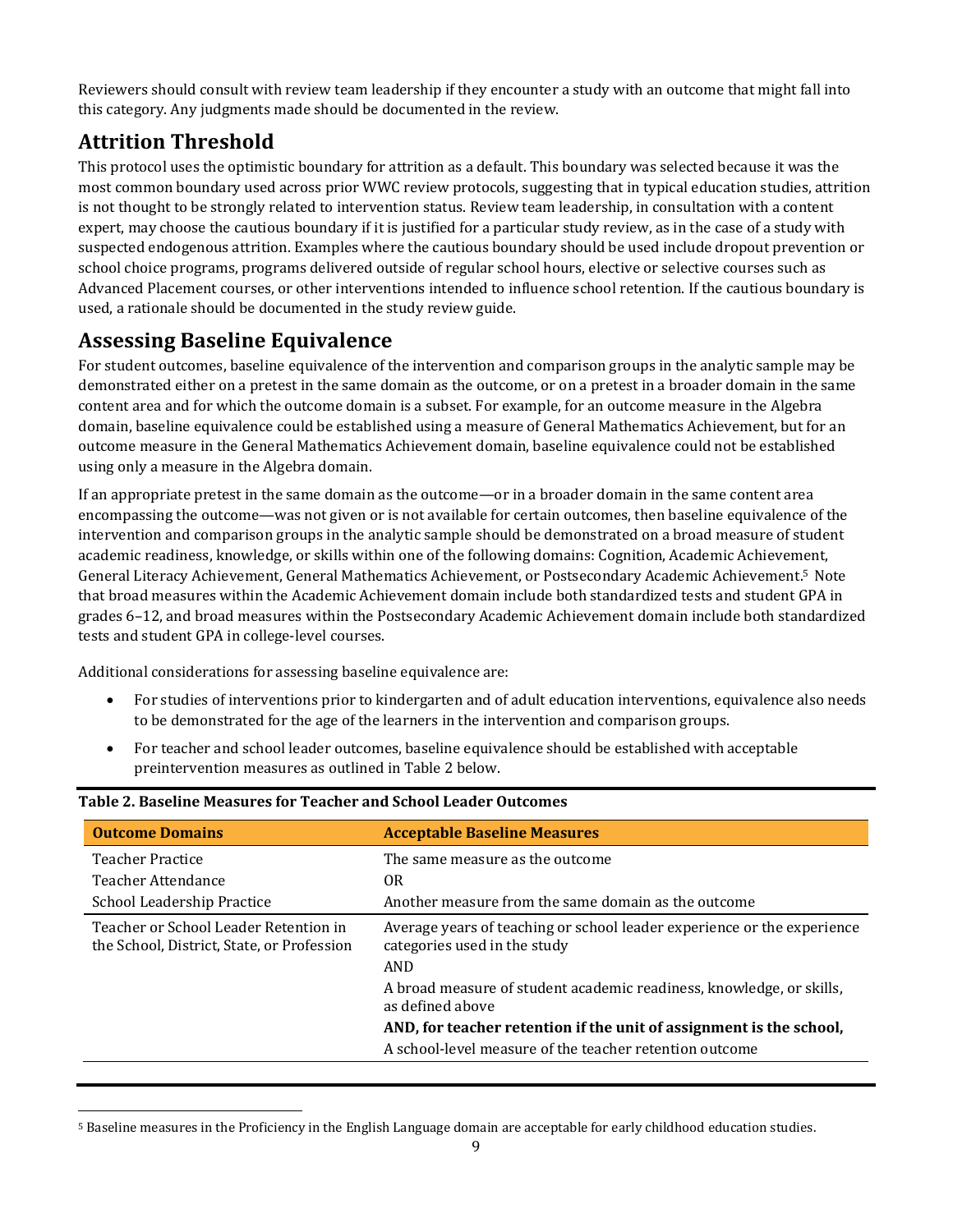#### *Baseline Equivalence for Cluster Design Studies*

If the baseline equivalence of individuals in the intervention and comparison groups cannot be established because individuals with outcomes data are not the same as those with baseline data, the following two types of samples can be used to satisfy the baseline equivalence requirement for the analytic sample of intervention and comparison clusters, provided the review team leadership determines that the baseline data are representative of the individuals who were in the clusters at the time the follow-up data were collected, consistent with the *WWC Standards Handbook, Version 4.1* (pp. 26–27):

- Individuals from the same cohort, within the same clusters as the individuals in the analytic sample.
- Individuals from the previous cohort, within the same grades and clusters as individuals in the analytic sample.

If baseline data are provided at multiple time points, reviewers should report data that are from individuals from the same cohort, within the same clusters as the individuals in the analytic sample.

### **Adjusting for Baseline Differences**

If a pretest is available for an outcome and the difference between conditions is shown to be within the range that both allows and requires statistical adjustment, an adjustment on an acceptable pretest is needed in order for the study to be rated *Meets WWC Standards With Reservations.* Acceptable pretests are specified in the section above, Assessing Baseline Equivalence.

#### *Applying a Difference-in-Differences Adjustment*

The WWC will apply a difference-in-differences adjustment to all eligible main and supplementary findings, as applicable, regardless of whether the study must satisfy the baseline equivalence requirement, provided the required information is obtained from the study or the study authors. If this adjustment is needed to satisfy equivalence for baseline differences between 0.05 to 0.25 standard deviations, then the baseline and outcome measures must be the same and have a correlation of 0.60 or higher. If the sample correlation is not available, review teams can impute an empirically-based correlation but must provide empirical evidence of the assumed correlation in the study review guide.

#### *Adjusting Multiple Outcomes in the Same Domain*

When an outcome domain has multiple measures and the baseline difference between groups on any measure in the domain is larger than 0.25 standard deviations, then *all* measures in the outcome domain do not meet WWC standards, as specified in the *WWC Standards Handbook, Version 4.1* (p. 17). Alternatively, when an outcome domain has multiple measures and the baseline difference between groups on any measure in the domain is within the range requiring a statistical adjustment, an adjustment is required for *all* outcomes within the domain, as specified in the *WWC Standards Handbook, Version 4.1* (p. 17).

### **Additional Considerations for Studies With Cluster-Level Assignment**

This section provides additional guidance for cluster-level assignment studies, including: the clustering adjustment in mismatched analyses; the general risk of bias posed by joiners, and how this definition differs at different levels of assignment; and the definition of cluster representativeness.

#### *Clustering Adjustment in Mismatched Analyses*

When there is a mismatch in the level of assignment and the level of analysis, the WWC will conduct an adjustment of the significance level to account for this mismatch if not accounted for in the study. This computation requires an estimate of the proportion of variance in the outcome at the level of analysis that is explained by the assignment level, an estimate known as the intraclass correlation (ICC). Study-reported ICC values will be used when available; otherwise, 0.20 will be used for achievement outcomes and 0.10 will be used for all other outcomes, as specified in the *WWC Procedures Handbook, Version 4.1* (p. 20).

#### *Risk of Bias From Joiners*

The WWC defines a *joiner* as any individual who enters a cluster after the results of random assignment are known to any individual who could plausibly influence individuals' placement into a cluster, such as decisions by parents, students, teachers, or principals. Reviewers should assume *any* joiners in the analytic sample pose a risk of bias if the